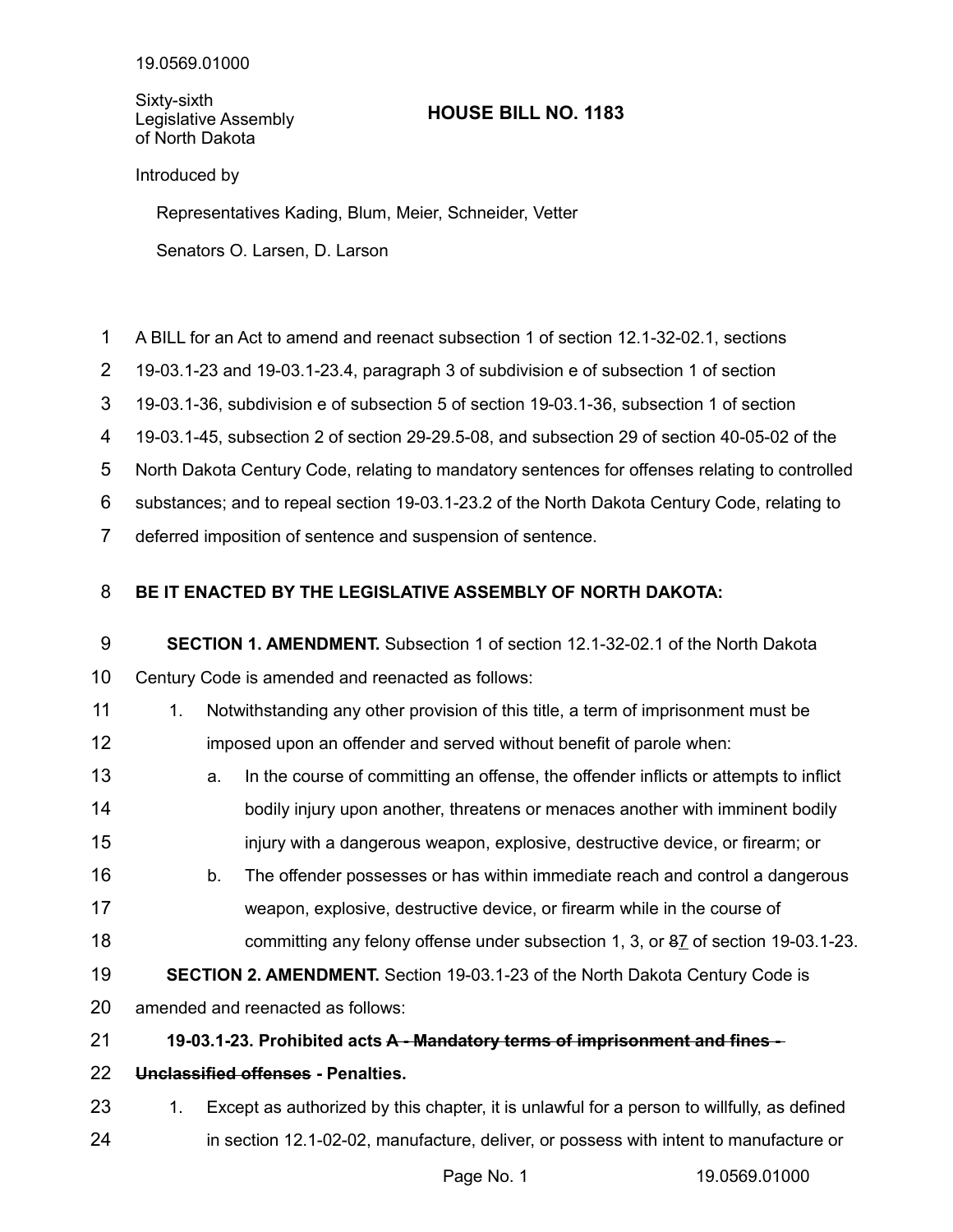| 1  |    |    | deliver, a controlled substance, or to deliver, distribute, or dispense a controlled     |  |  |
|----|----|----|------------------------------------------------------------------------------------------|--|--|
| 2  |    |    | substance by means of the internet, but a person who violates section 12-46-24 or        |  |  |
| 3  |    |    | 12-47-21 may not be prosecuted under this subsection. A person who violates this         |  |  |
| 4  |    |    | subsection with respect to:                                                              |  |  |
| 5  |    | a. | A controlled substance classified in schedule I or II which is a narcotic drug, or       |  |  |
| 6  |    |    | methamphetamine, is guilty of a class B felony and must be sentenced:                    |  |  |
| 7  |    |    | For a second offense, to imprisonment for at least three years.<br>(4)                   |  |  |
| 8  |    |    | $\left( 2\right)$<br>For a third or subsequent offense, to imprisonment for ten years.   |  |  |
| 9  |    | b. | Any other controlled substance classified in schedule I, II, or III, or a controlled     |  |  |
| 10 |    |    | substance analog is guilty of a class B felony. Except for a person who-                 |  |  |
| 11 |    |    | manufactures, delivers, or possesses with the intent to manufacture or deliver-          |  |  |
| 12 |    |    | marijuana, any person found guilty under this subdivision must be sentenced:             |  |  |
| 13 |    |    | For a second offense, to imprisonment for at least two years.<br>(4)                     |  |  |
| 14 |    |    | For a third or subsequent offense, to imprisonment for five years.<br>(2)                |  |  |
| 15 |    | C. | A substance classified in schedule IV, is guilty of a class C felony and must be         |  |  |
| 16 |    |    | sentenced:                                                                               |  |  |
| 17 |    |    | For a second offense, to imprisonment for at least three months.<br>(4)                  |  |  |
| 18 |    |    | For a third offense, to imprisonment for at least six months.<br>$\left( 2 \right)$      |  |  |
| 19 |    |    | For a fourth or subsequent offense, to imprisonment for three years.<br>$\left(3\right)$ |  |  |
| 20 |    | d. | A substance classified in schedule V, is guilty of a class A misdemeanor.                |  |  |
| 21 | 2. |    | A prior misdemeanor conviction under subsection 87 or a prior conviction under           |  |  |
| 22 |    |    | subsection 3 or 4 of section 19-03.4-03 may not be considered a prior offense under      |  |  |
| 23 |    |    | subsections subsection 1 and 4.                                                          |  |  |
| 24 | 3. |    | Except as authorized by this chapter, it is unlawful for any person to willfully, as     |  |  |
| 25 |    |    | defined in section 12.1-02-02, create, deliver, distribute, or dispense a counterfeit    |  |  |
| 26 |    |    | substance by means of the internet or any other means, or possess with intent to         |  |  |
| 27 |    |    | deliver, a counterfeit substance by means of the internet or any other means, but any    |  |  |
| 28 |    |    | person who violates section 12-46-24 or 12-47-21 may not be prosecuted under this        |  |  |
| 29 |    |    | subsection. Any person who violates this subsection with respect to:                     |  |  |
| 30 |    | a. | A counterfeit substance classified in schedule I, II, or III, is guilty of a class B     |  |  |
| 31 |    |    | felony.                                                                                  |  |  |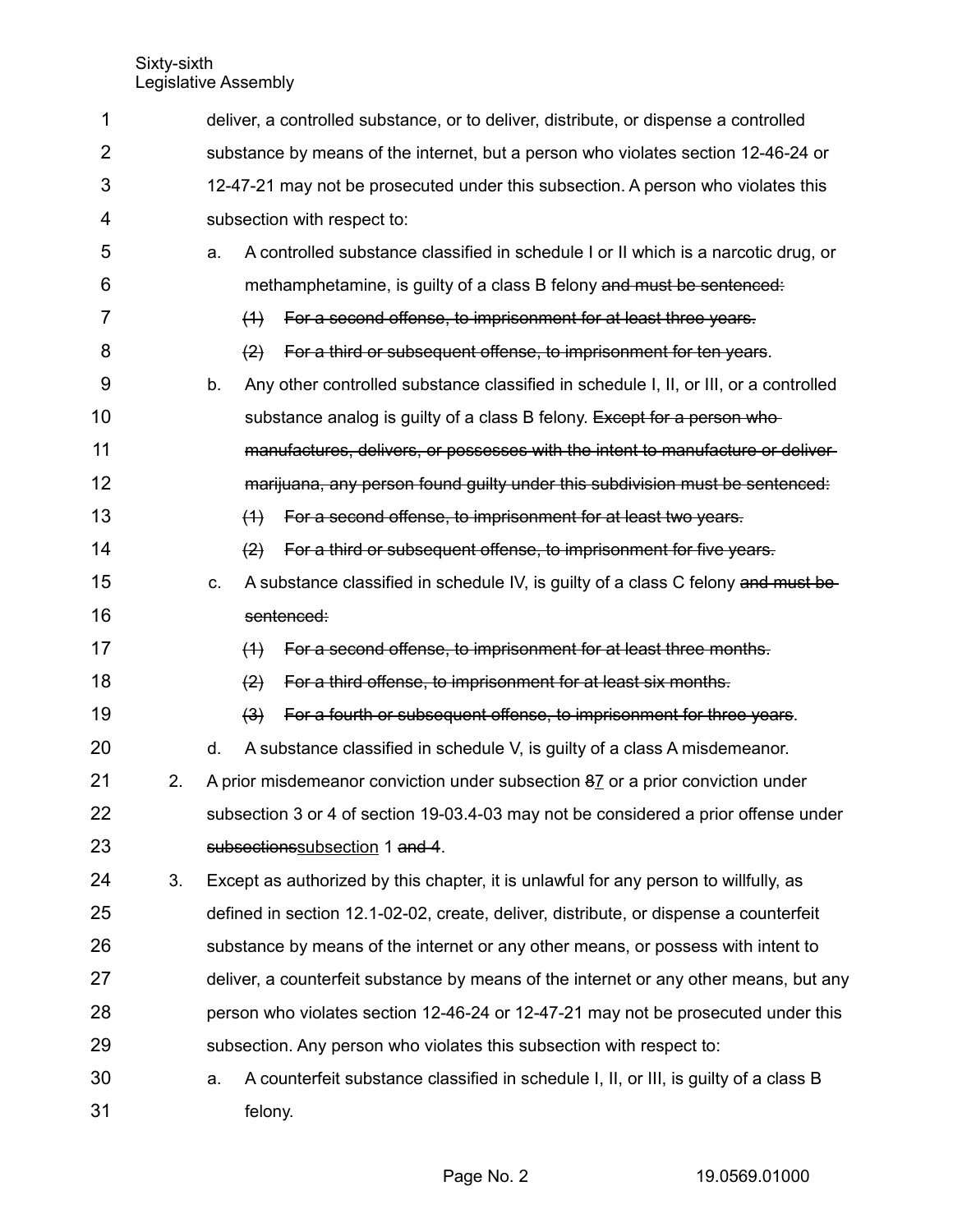| 1                 |      | b.             | A counterfeit substance classified in schedule IV, is guilty of a class C felony.              |
|-------------------|------|----------------|------------------------------------------------------------------------------------------------|
| 2                 |      | C.             | A counterfeit substance classified in schedule V, is guilty of a class A                       |
| 3                 |      |                | misdemeanor.                                                                                   |
| 4                 | 4.   | a.             | For second or subsequent offenses, in addition to any other penalty imposed-                   |
| 5                 |      |                | under this section, if the person who violates this chapter was at least twenty-one-           |
| 6                 |      |                | years of age at the time of the offense, and delivered a controlled substance to a             |
| 7                 |      |                | person under the age of eighteen, the person is subject to, and the court shall-               |
| 8                 |      |                | impose a term of imprisonment of at least four years.                                          |
| 9                 |      | b.             | Which is to run consecutively to any other sentence imposed. It is not a defense               |
| 10                |      |                | that the defendant did not know the age of a person protected under-                           |
| 11                |      |                | subdivision a.                                                                                 |
| $12 \overline{ }$ |      | $\theta$ .     | The penalty in subdivision a does not apply to a person who manufactures,                      |
| 13                |      |                | delivers, or possesses with the intent to manufacture or deliver marijuana.                    |
| 14                | 5.   |                | A person at least eighteen years of age who solicits, induces, intimidates, employs,           |
| 15                |      |                | hires, or uses a person under eighteen years of age to aid or assist in the                    |
| 16                |      |                | manufacture, delivery, or possession with intent to manufacture or deliver a controlled        |
| 17                |      |                | substance for the purpose of receiving consideration or payment for the manufacture            |
| 18                |      |                | or delivery of any controlled substance is guilty of a class B felony and must be-             |
| 19                |      |                | sentenced:                                                                                     |
| 20                |      | $\mathbf{a}$ . | For a second or subsequent offense, to imprisonment for at least three years.                  |
| 21                |      | b.             | It is not a defense to a violation of this subsection that the defendant did not know          |
| 22                |      |                | the age of a person protected under this subsection.                                           |
| 23                | 6.5. |                | Except for a prior conviction equivalent to a misdemeanor violation of subsection 87 or        |
| 24                |      |                | a prior conviction under subsection 3 or 4 of section 19-03.4-03, a violation of this title    |
| 25                |      |                | or a law of another state or the federal government which is equivalent to an offense          |
| 26                |      |                | with respect to the manufacture, delivery, or intent to deliver a controlled substance         |
| 27                |      |                | under this title committed while the offender was an adult and which resulted in a plea        |
| 28                |      |                | or finding of guilt must be considered a prior offense under subsections subsection $1_{\tau}$ |
| 29                |      |                | 4, and 5. The prior offense must be alleged in the complaint, information, or                  |
| 30                |      |                | indictment. The plea or finding of guilt for the prior offense must have occurred before       |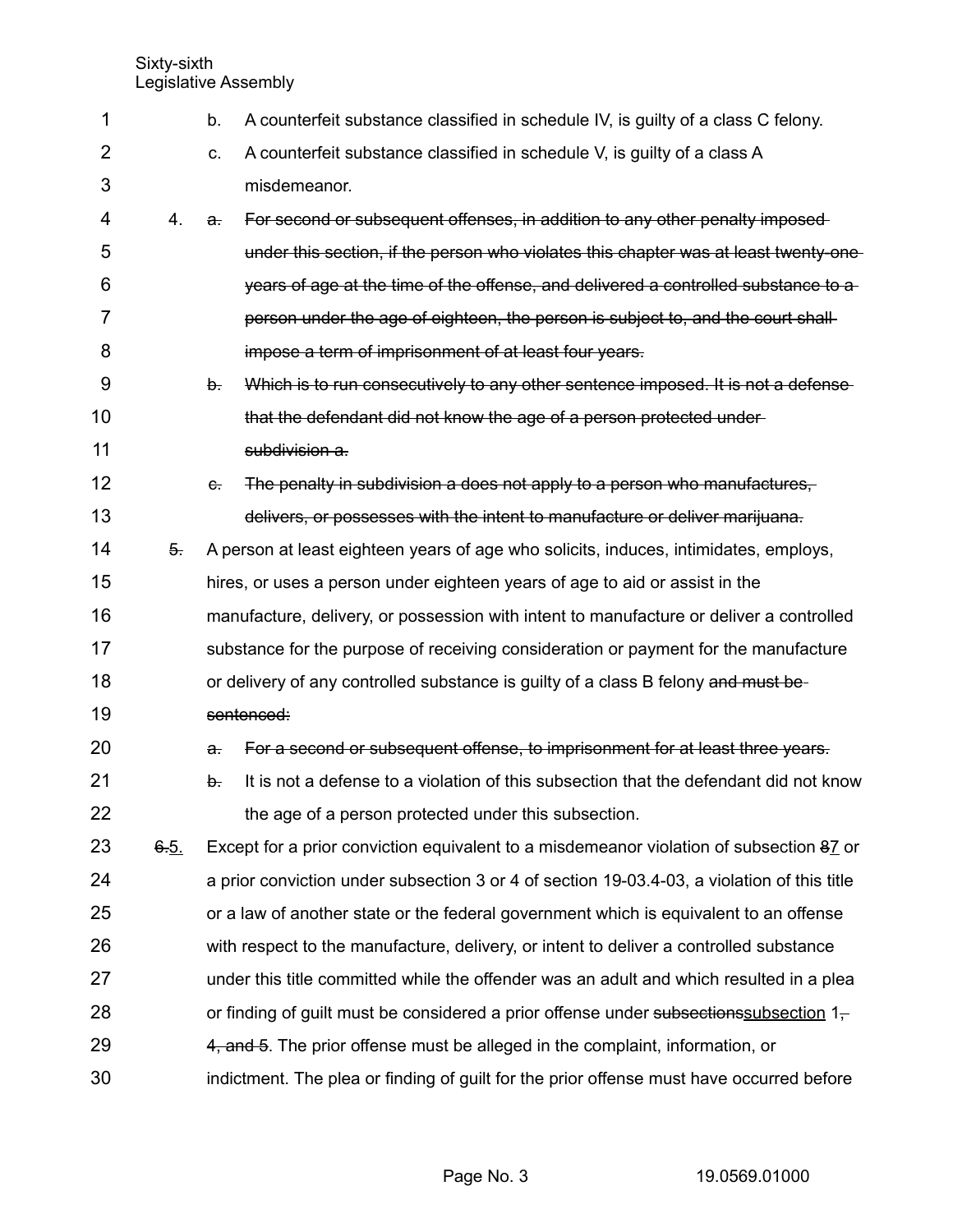the date of the commission of the offense or offenses charged in the complaint, information, or indictment. 7.6. It is unlawful for a person to willfully, as defined in section 12.1-02-02: a. Serve as an agent, intermediary, or other entity that causes the internet to be used to bring together a buyer and seller to engage in the delivery, distribution, or dispensing of a controlled substance in a manner not authorized by this chapter; or b. Offer to fill or refill a prescription for a controlled substance based solely on a consumer's completion of an online medical questionnaire. A person who violates this subsection is guilty of a class C felony. 8.7. a. It is unlawful for any person to willfully, as defined in section 12.1-02-02, possess a controlled substance or a controlled substance analog unless the substance was obtained directly from, or pursuant to, a valid prescription or order of a practitioner while acting in the course of the practitioner's professional practice, or except as otherwise authorized by this chapter, but any person who violates section 12-46-24 or 12-47-21 may not be prosecuted under this subsection. b. Except as otherwise provided in this subsection, any person who violates this subsection is guilty of a class A misdemeanor for the first offense under this subsection and a class C felony for a second or subsequent offense under this subsection. c. If, at the time of the offense the person is in or on the real property comprising a public or private elementary or secondary school or a public career and technical education school, the person is guilty of a class B felony, unless the offense involves marijuana. d. A person who violates this subsection regarding possession of marijuana is guilty of a class B misdemeanor. e. If an individual is sentenced to the legal and physical custody of the department of corrections and rehabilitation under this subsection, the department may place the individual in a drug and alcohol treatment program designated by the department. Upon the successful completion of the drug and alcohol treatment 1 2 3 4 5 6 7 8 9 10 11 12 13 14 15 16 17 18 19 20 21 22 23 24 25 26 27 28 29 30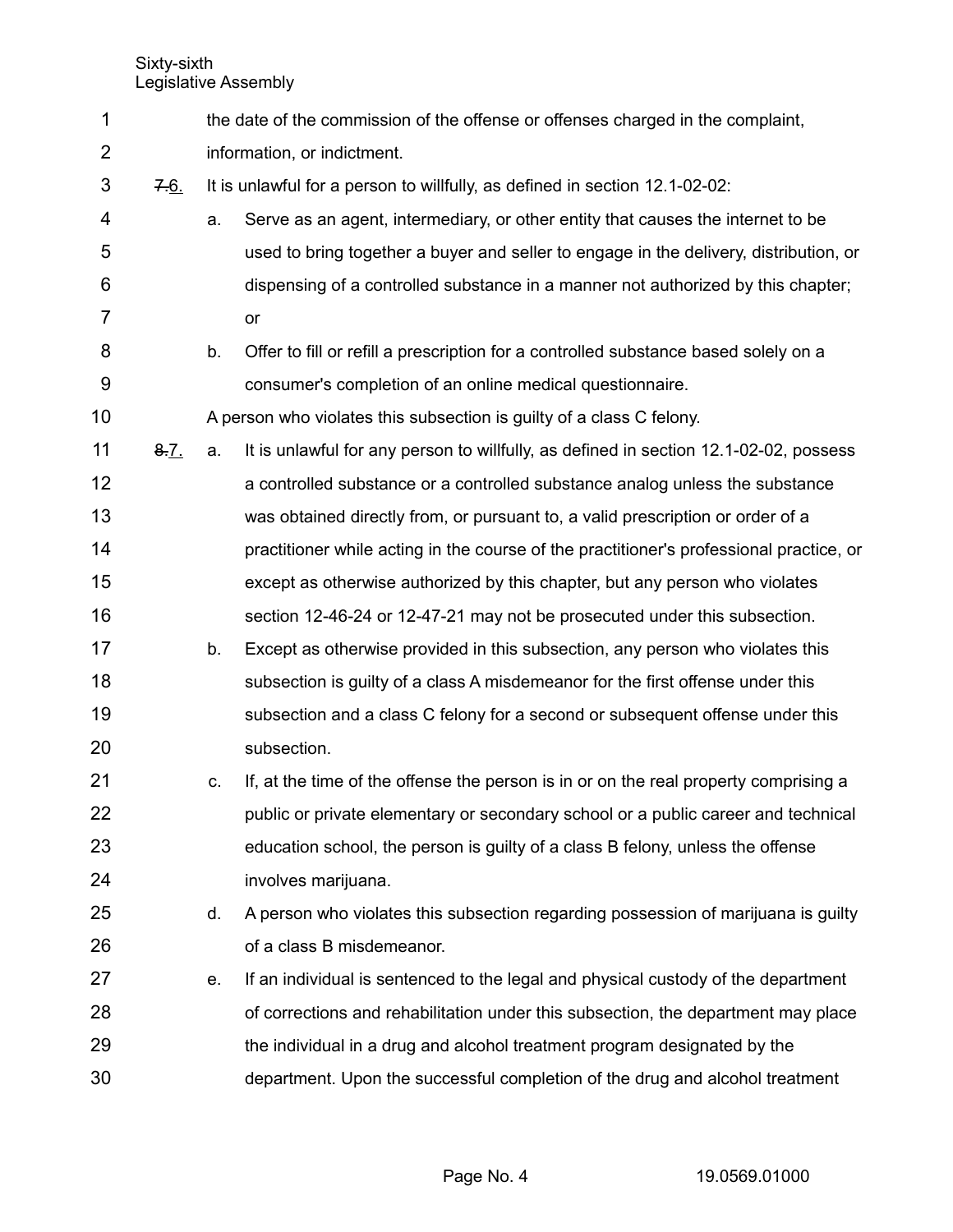| 1              |       | program, the department shall release the individual from imprisonment to begin              |
|----------------|-------|----------------------------------------------------------------------------------------------|
| $\overline{2}$ |       | any court-ordered period of probation.                                                       |
| 3              |       | f.<br>If the individual is not subject to any court-ordered probation, the court shall order |
| 4              |       | the individual to serve the remainder of the sentence of imprisonment on                     |
| 5              |       | supervised probation subject to the terms and conditions imposed by the court.               |
| 6              |       | Probation under this subsection may include placement in another facility,<br>g.             |
| 7              |       | treatment program, or drug court. If an individual is placed in another facility or          |
| 8              |       | treatment program upon release from imprisonment, the remainder of the                       |
| 9              |       | sentence must be considered as time spent in custody.                                        |
| 10             |       | An individual incarcerated under this subsection as a result of a second probation<br>h.     |
| 11             |       | revocation is not eligible for release from imprisonment upon the successful                 |
| 12             |       | completion of treatment.                                                                     |
| 13             |       | i.<br>A person who violates this subsection regarding possession of five or fewer            |
| 14             |       | capsules, pills, or tablets of a schedule II, III, IV, or V controlled substance or          |
| 15             |       | controlled substance analog is guilty of a class A misdemeanor.                              |
| 16             | 9.8.  | Except as provided by section 19-03.1-45, a court may order a person who violates            |
| 17             |       | this chapter or chapter 19-03.4 to undergo a drug addiction evaluation by a licensed         |
| 18             |       | addiction counselor. The evaluation must indicate the prospects for rehabilitation and       |
| 19             |       | whether addiction treatment is required. If ordered, the evaluation must be submitted        |
| 20             |       | to the court before imposing punishment for a felony violation or a misdemeanor              |
| 21             |       | violation. A court shall order a person who violates subdivision e of subsection 8 to-       |
| 22             |       | undergo the drug addiction evaluation.                                                       |
| 23             | 40.9. | If a person pleads guilty or is found guilty of a first offense regarding possession of      |
| 24             |       | one ounce [28.35 grams] or less of marijuana and a judgment of guilt is entered, a           |
| 25             |       | court, upon motion, shall seal the court record of that conviction if the person is not      |
| 26             |       | subsequently convicted within two years of a further violation of this chapter. Once         |
| 27             |       | sealed, the court record may not be opened even by order of the court.                       |
| 28             |       | <b>SECTION 3. AMENDMENT.</b> Section 19-03.1-23.4 of the North Dakota Century Code is        |
| 29             |       | amended and reenacted as follows:                                                            |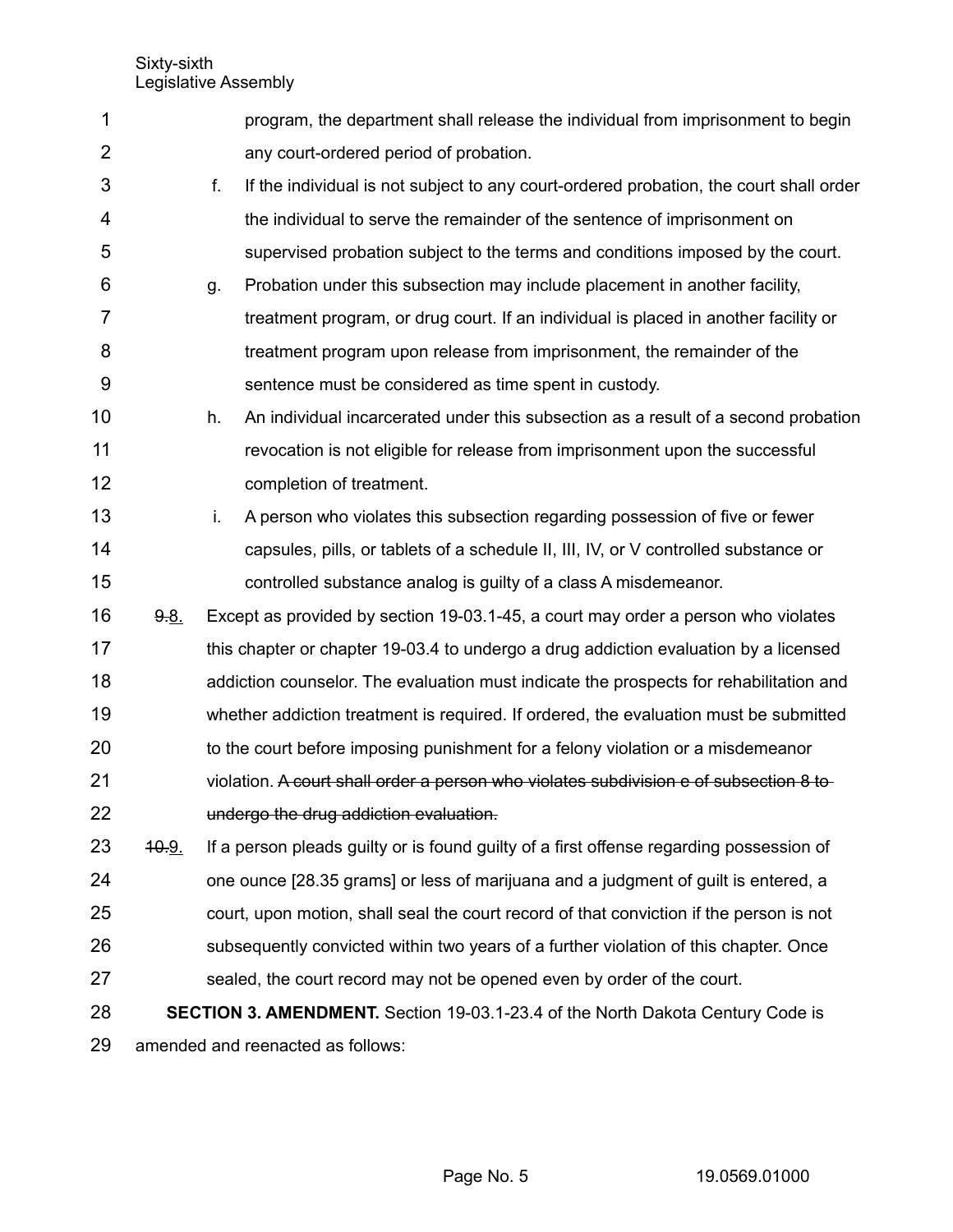| 1              |                                                                                                  | 19-03.1-23.4. Overdose prevention and immunity.                                                 |  |  |  |  |  |
|----------------|--------------------------------------------------------------------------------------------------|-------------------------------------------------------------------------------------------------|--|--|--|--|--|
| $\overline{2}$ | An individual is immune from criminal prosecution under sections 19-03.1-22.1,                   |                                                                                                 |  |  |  |  |  |
| 3              | 19-03.1-22.3, 19-03.1-22.5, subsection 87 of section 19-03.1-23, subsection 3 of section         |                                                                                                 |  |  |  |  |  |
| 4              | 19-03.2-03, and section 19-03.4-03 if in good faith that individual seeks medical assistance for |                                                                                                 |  |  |  |  |  |
| 5              |                                                                                                  | another individual in need of emergency medical assistance due to a drug overdose. To receive   |  |  |  |  |  |
| 6              |                                                                                                  | immunity under this section, the individual receiving immunity must have remained on the scene  |  |  |  |  |  |
| $\overline{7}$ |                                                                                                  | until assistance arrived, cooperated with the medical treatment of the reported drug overdosed  |  |  |  |  |  |
| 8              |                                                                                                  | individual, and the overdosed individual must have been in a condition a layperson would        |  |  |  |  |  |
| 9              |                                                                                                  | reasonably believe to be a drug overdose requiring immediate medical assistance. Neither the    |  |  |  |  |  |
| 10             |                                                                                                  | individual who experiences a drug-related overdose and is in need of emergency medical          |  |  |  |  |  |
| 11             |                                                                                                  | assistance nor the cooperating individual seeking medical assistance may be charged or          |  |  |  |  |  |
| 12             |                                                                                                  | prosecuted for the criminal offenses listed in this section or for the sharing of controlled    |  |  |  |  |  |
| 13             |                                                                                                  | substances among those present. Immunity from prosecution under this section does not apply     |  |  |  |  |  |
| 14             |                                                                                                  | unless the evidence for the charge or prosecution was obtained as a result of the drug-related  |  |  |  |  |  |
| 15             |                                                                                                  | overdose and the need for emergency medical assistance. Good faith does not include seeking     |  |  |  |  |  |
| 16             |                                                                                                  | medical assistance during the course of the execution of an arrest warrant or search warrant or |  |  |  |  |  |
| 17             | during a lawful search.                                                                          |                                                                                                 |  |  |  |  |  |
| 18             |                                                                                                  | <b>SECTION 4. AMENDMENT.</b> Paragraph 3 of subdivision e of subsection 1 of section            |  |  |  |  |  |
| 19             |                                                                                                  | 19-03.1-36 of the North Dakota Century Code is amended and reenacted as follows:                |  |  |  |  |  |
| 20             | (3)                                                                                              | A conveyance is not subject to forfeiture for a violation of subsection 87 of                   |  |  |  |  |  |
| 21             |                                                                                                  | section 19-03.1-23 or subsection 3 of section 19-03.2-03.                                       |  |  |  |  |  |
| 22             |                                                                                                  | SECTION 5. AMENDMENT. Subdivision e of subsection 5 of section 19-03.1-36 of the                |  |  |  |  |  |
| 23             |                                                                                                  | North Dakota Century Code is amended and reenacted as follows:                                  |  |  |  |  |  |
| 24             | е.                                                                                               | Use the property, including controlled substances, imitation controlled                         |  |  |  |  |  |
| 25             |                                                                                                  | substances, and plants forfeited under subsections 6 and 7, in enforcement of                   |  |  |  |  |  |
| 26             |                                                                                                  | this chapter. However, in a case involving the delivery of a forfeited controlled               |  |  |  |  |  |
| 27             |                                                                                                  | substance by a law enforcement officer or a person acting as an agent of a law                  |  |  |  |  |  |
| 28             |                                                                                                  | enforcement officer, no prosecution or conviction for simple possession of a                    |  |  |  |  |  |
| 29             |                                                                                                  | controlled substance under subsection $65$ of section 19-03.1-23 may be based                   |  |  |  |  |  |
| 30             |                                                                                                  | upon the forfeited controlled substances supplied by the law enforcement officer                |  |  |  |  |  |
| 31             |                                                                                                  | or the officer's agent.                                                                         |  |  |  |  |  |